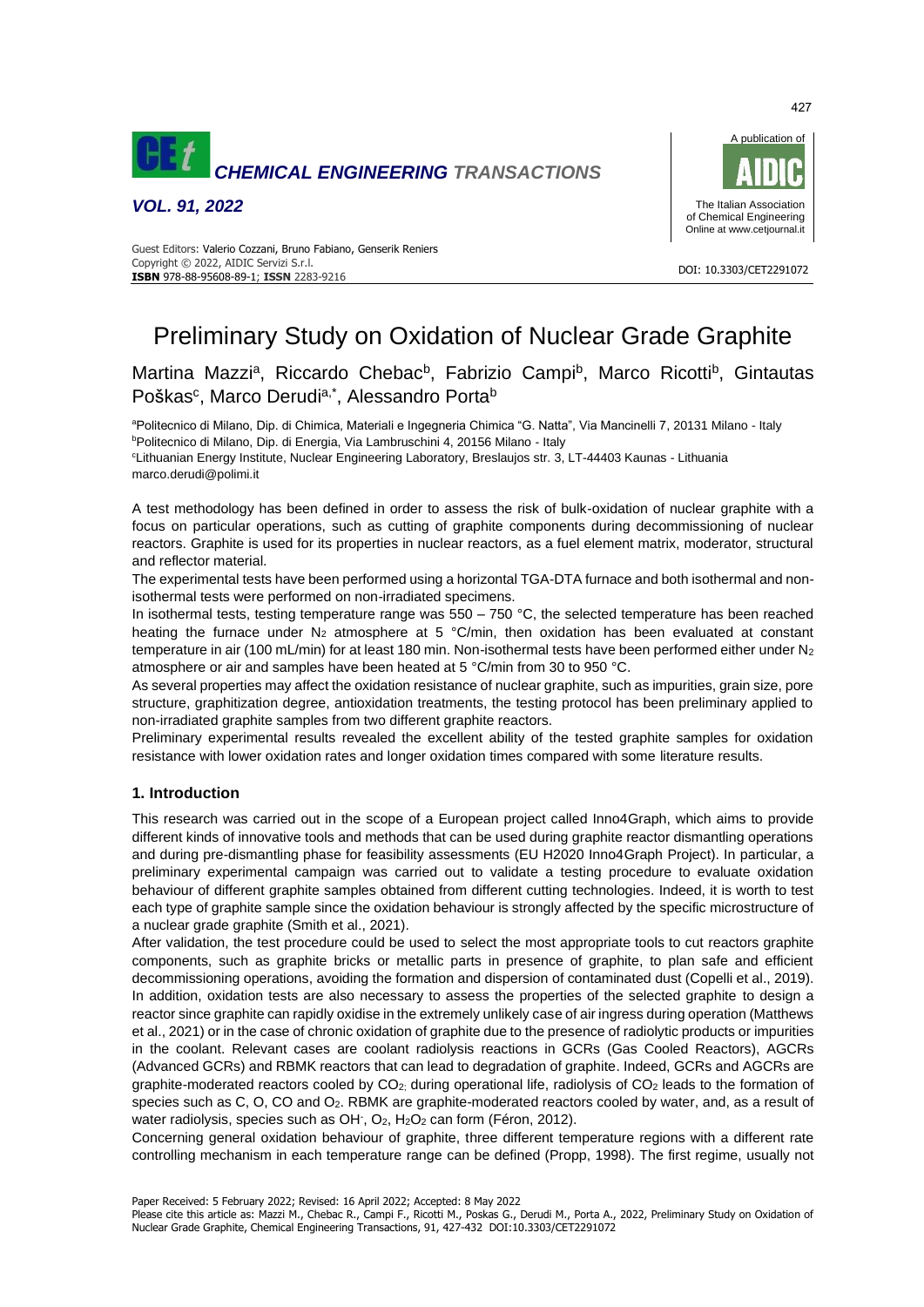obtained above 550 °C, is controlled by rate of chemical reaction, the observed reaction rates are low and orders of magnitude lower than the mass transport, and oxidation occurs uniformly through the open pore structure. In the second regime both diffusion and chemical reaction play an important role, and oxidation is not uniform and usually may not occur in the whole open pore structure. The third regime, that usually occurs above 800 °C, is controlled by rate of diffusion of reactant and products. Since reaction rate is orders of magnitude faster than gas diffusion, reaction usually occurs at the outer surface and shrinkage of the surface can be detected (Kane et al., 2017).

In the following paragraphs, testing procedure and results obtained from two different types of graphite are presented and compared; it is possible to notice the strong dependence of oxidation behaviour on graphite grade characteristics.

# **2. Materials and methods**

The equipment used for this study was SDT Q600 horizontal TGA-DTA furnace.

During non-isothermal tests, specimens were heated from 30 to 950 °C either in air or N<sub>2</sub> with a heating rate of 5 °C/min. Several isothermal tests were also carried out; temperature of interest was reached heating the chamber with a rate of 5 °C/min in N<sub>2</sub> and then oxidation in air (100 mL/min) was evaluated for at least 180 min, test temperatures ranged between 550 and 750 °C, according to the prescription of ASTM D7542-15 standard. Several tests were performed three times at the same temperature to evaluate the reliability of the experimental procedure.

Data about weight loss in function of time and temperature were real time collected during the TG analysis, and oxidation kinetic parameters were then calculated following the procedure described in ASTM D7542-15.

Specimens were non-irradiated graphite cylinders of length 10 mm and diameter 5 mm, coming from two reactors involved in Inno4graph studies.

One is the research reactor of Politecnico di Milano (Polimi), which was shut down in 1979 after 20 years of operation. Average density of its virgin graphite samples is 1.687 g/cm<sup>3</sup> and the average porosity 26.4 %.

The second is Lithuanian nuclear power plant Ignalina NPP, which consists of two RBMK-1500 units, one shut down in 2004 and the other in 2009.

Average density of its virgin graphite is 1.675 g/cm<sup>3</sup> and average porosity is 22.8 %. The density values of the two graphites are the typical of early nuclear graphites (Marsden, 2001).

## **3. Results and discussion**

Experimental results of the preliminary tests were compared with results found in literature to validate the testing procedure, and the values were coherent with previous oxidation studies about nuclear graphite.

Non – isothermal tests were performed in air and  $N_2$ , Figure 1 shows weight (%) and temperature difference (°C/mg) plotted against temperature (°C) in air.

Concerning Polimi samples, it was observed from the results of tests in air that weight loss extent is lower than 5 wt% at temperature below 740°C, while with the increase of temperature (above 700 °C), the oxidation rate sharply increased, and the weight recorded at the end of the test was 26 % of the starting weight. In addition, a strong size reduction of the samples was evidenced (different from the behaviour observed during isothermal tests).

In N<sub>2</sub> atmosphere, the weight loss recorded after the test was negligeable, being the maximum weight loss extent of about 0.7 wt%.

Also, in the case of Ignalina NPP graphite the oxidation in air was low at temperatures below 700 °C. At the end of the test, at 950 °C, the weight of the sample was about 21 % of the starting weight. However, also in this case a strong reduction and deformation of samples was noticed.

In N2 atmosphere, the weight loss recorded after the test was negligeable, being the maximum weight loss extent of about 0.3 wt%.

From the plot of weight percentage against temperature (Figure 1) it is possible to observe that at temperatures of about 860 °C there is a decrease in the reaction rate. This phenomenon could be likely a consequence of the change of the oxidation regime or samples geometry and shrinkage of the surface area, since oxidation rate is proportional to the specimen surface area at high temperatures (Luo et al., 2004).

Isothermal tests were performed at the kinetic-controlled regime temperature range to better understand the oxidation behaviour of samples.

428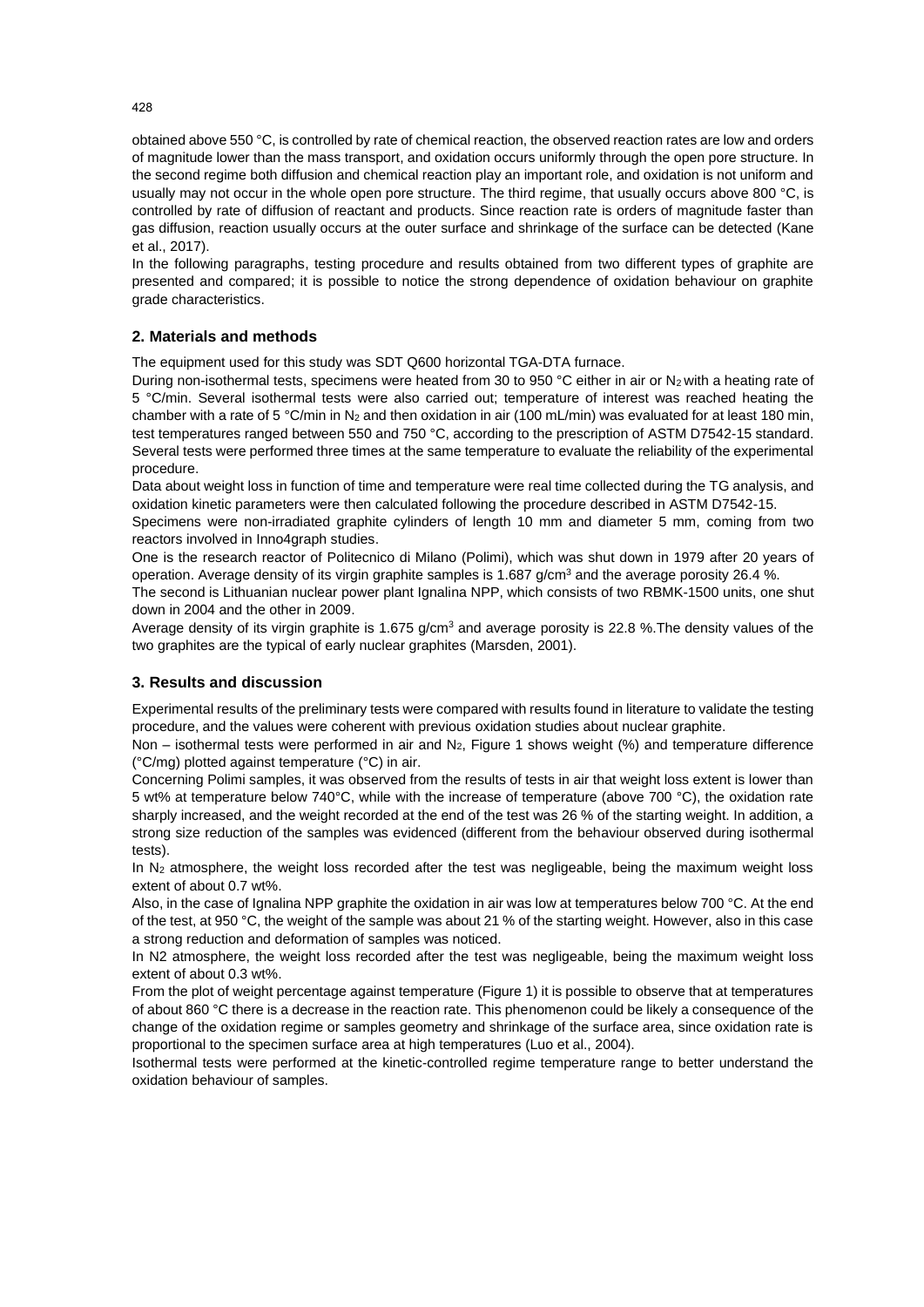

*Figure 1: weight and temperature difference vs temperature, Polimi and Ignalina NPP graphite (non - isothermal tests)*

The plots of the weight loss variation (%) as a function of temperature (°C) after 60 min. in air are reported for both non-irradiated graphite samples in Figure 2.



*Figure 2: weight loss vs temperature (isothermal tests – after 60 min. in air)*

As expected, for both kinds of graphite, the oxidation extent increased with temperature, being the most important parameter. For both graphite grades, after one hour of test in air, the extent of mass loss was quite low at temperatures below 600 °C, but it was possible to notice a faster degradation for Ignalina NPP samples. At 650 °C it was possible to observe a clearer difference between the extents of oxidation of the two types of samples, indeed after one hour of test, the oxidation extents of Polimi and Ignalina NPP graphite were respectively about 4 % and 8 % by weight.

In Table 1, a comparison between the weight loss extents recorded for the two graphites at the end of isothermal tests (after 180 min. in air) at the same temperatures are reported.

*Table 1: comparison between weight loss extents at the end of the tests (isothermal tests – after 180 min. in air)*

| Temperature Weight loss<br>$\Gamma$ <sup>o</sup> Cl | Polimi [%] | Weight loss<br>Ignalina NPP<br>$\lceil\% \rceil$ |
|-----------------------------------------------------|------------|--------------------------------------------------|
| 550                                                 | 1.3        | 1.8                                              |
| 600                                                 | 4.0        | 9.8                                              |
| 650                                                 | 14.2       | 24.8                                             |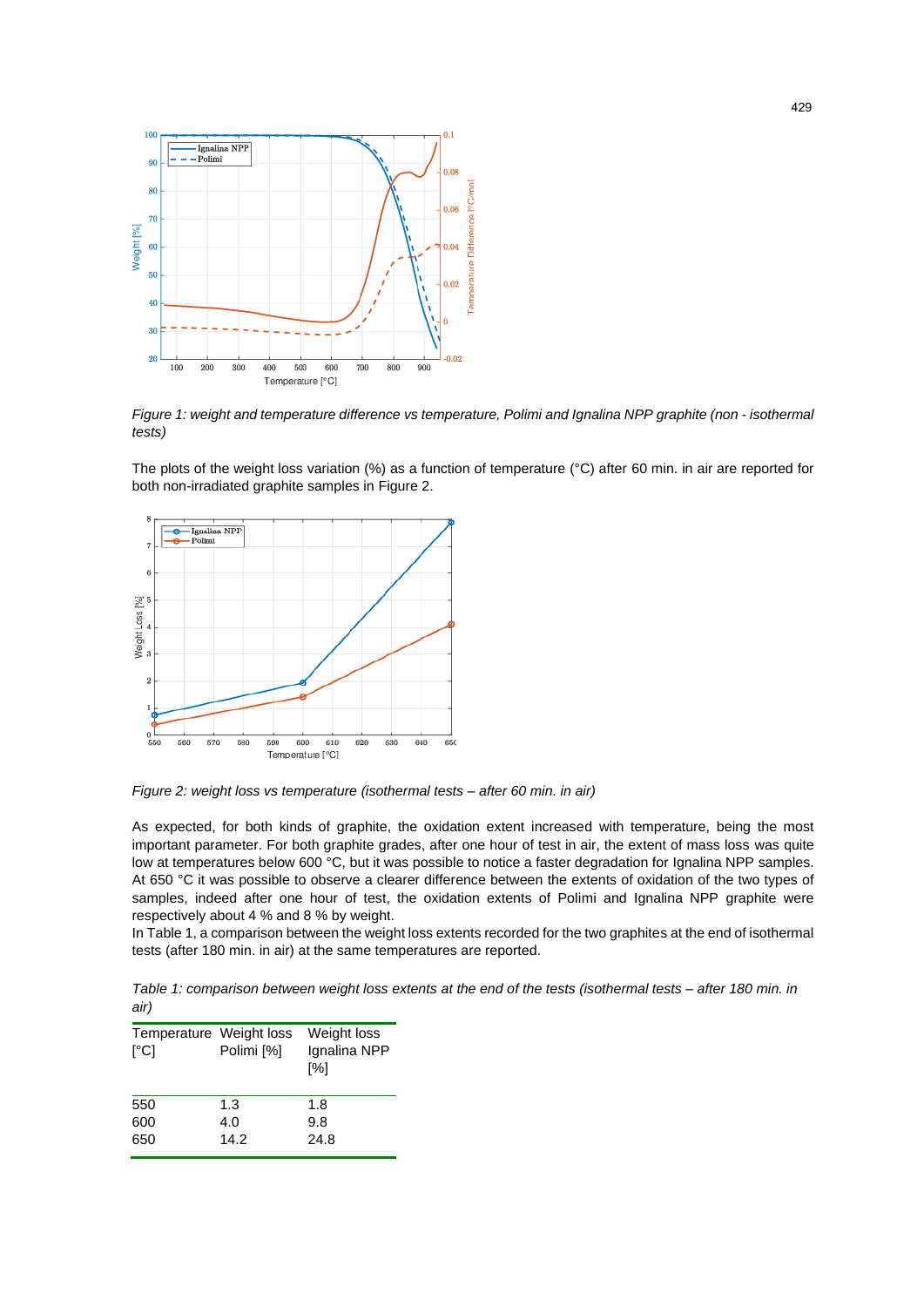Concerning graphite samples from the Polimi reactor, weight loss was quite stable at 550 - 600 °C, being the values reached at the end of tests, after 180 min, less than 4 wt%. Oxidation rates sharply increased at temperatures above 650 °C, mass losses at the end of tests at 700 °C and 725 °C were respectively 53 wt% and 85 wt% with oxidation rates of an order of magnitude higher than the one calculated at 650 °C.

Ignalina NPP samples showed a good resistance to oxidation at 550 °C, indeed, also in this case the percentage of weight loss at the end of the test was lower than 2 wt%, but from 600 °C samples oxidised with a faster rate, reaching a weight loss of about 10 wt% at the end of the test. Concerning data collected after the test at 650 °C, the loss extent was about 25 wt% at the end. In Figure 3 the comparison of the oxidation behaviours of the two graphite grades during the isothermal test at 650 °C is shown.



*Figure 3: comparison between oxidation behaviours (isothermal tests – after 180 min. in air at 650 °C)*

From data collected during isothermal tests, it was also possible to calculate the kinetic parameters of the oxidation reaction, such as oxidation rates and activation energies.

Calculations were done in compliance with the procedure described by ASTM D7542-15, so kinetic parameters and Arrhenius equation were assessed from the temperature dependence of oxidation rates measured over the temperature range where Arrhenius plots are linear, usually from 500 – 550 °C to 700 – 750 °C.

Rates of weight loss were calculated by a linear fit of the weight plotted against time, the most linear part is usually between 5 % and 10 % of the starting mass, since weight loss below 5 % includes an induction period where reactive surfaces is created. On the other hand, for weight losses above 10 %, the samples dimensions could be significantly distorted.

Weight-normalized oxidation rate (ORw) was calculated dividing the slope of weight loss by the initial weight of specimen, and area-normalized oxidation rate (ORA**)** was calculated dividing the slope of weight loss by the initial area of the specimen.

The rates calculated for Polimi and Ignalina NPP graphite are reported in the Table 2 and 3. The temperatures at which Ignalina NPP graphite was tested are lower due to its lower resistance to high temperature oxidation, exhibited during isothermal tests.

Activation energies in kJ/mol were calculated using Eq(1) from Arrhenius plots (examples shown in Figure 4):

$$
E_a = -0.019138 \cdot Slope \tag{1}
$$

where the numerical factor  $0.019138 = 2.303 \times 8.314 \times 0.001$  includes the gas constant and the conversion factor of natural to decimal logarithms.

| Temperature Slope of |                     | Weight-           | Area-                               |
|----------------------|---------------------|-------------------|-------------------------------------|
| [°C]                 | weight loss         | normalized        | normalized                          |
|                      | $\lceil q/h \rceil$ |                   | oxidation rate oxidation rate       |
|                      |                     | $[gg^{-1}h^{-1}]$ | [gh <sup>-1</sup> m <sup>-2</sup> ] |
| 550                  | 0.001               | 0.003             | 5.095                               |
| 600                  | 0.004               | 0.012             | 20.382                              |
| 650                  | 0.016               | 0.050             | 82.548                              |
| 675                  | 0.029               | 0.087             | 147.771                             |
| 700                  | 0.052               | 0.158             | 266.497                             |
| 725                  | 0.089               | 0.268             | 456.051                             |

*Table 2: oxidation rates Polimi graphite*

430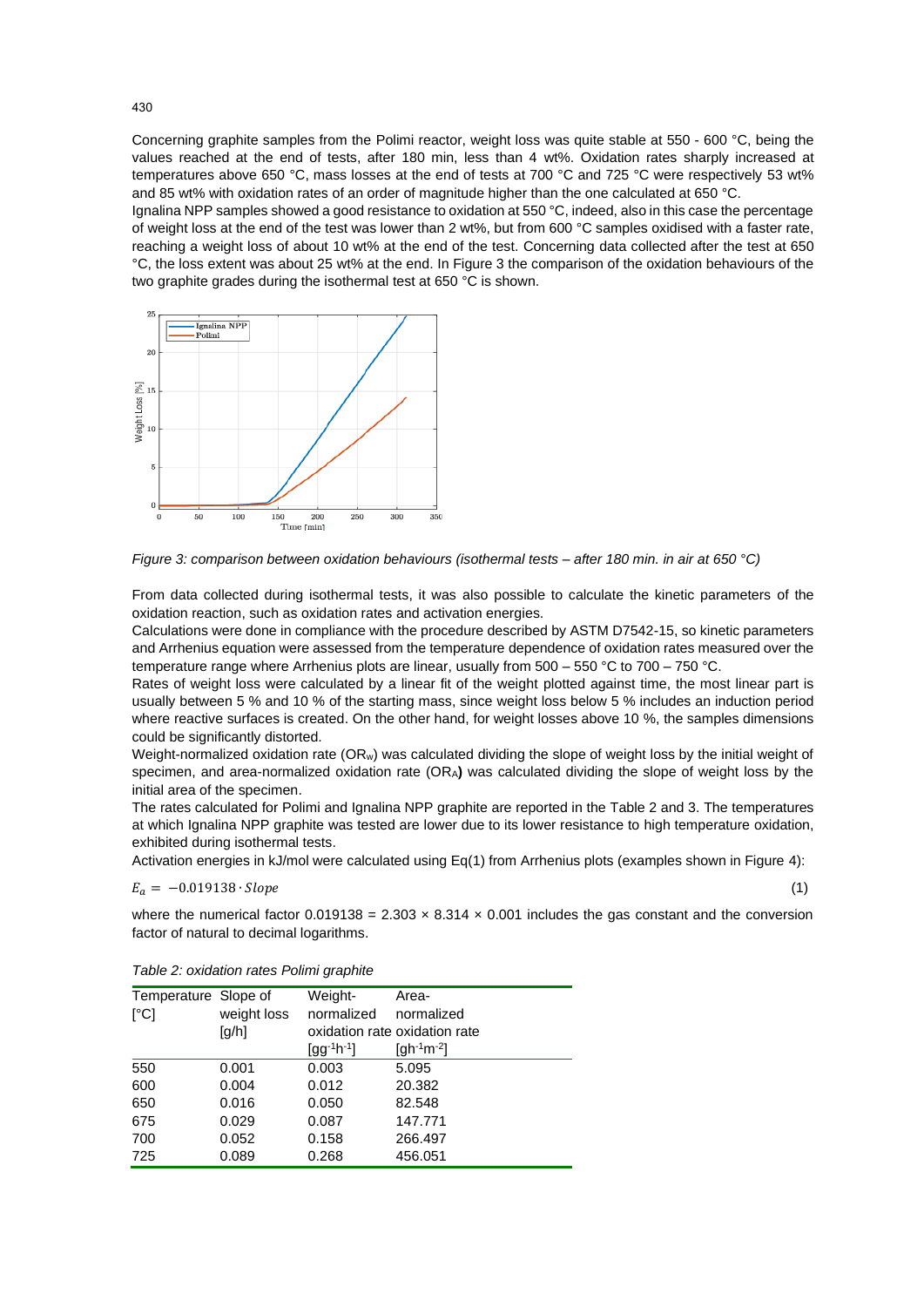*Table 3: oxidation rates Ignalina NPP graphite*

| Temperature Slope of |             | Weight-           | Area-                               |
|----------------------|-------------|-------------------|-------------------------------------|
| [°C]                 | weight loss | normalized        | normalized                          |
|                      | [g/h]       |                   | oxidation rate oxidation rate       |
|                      |             | $[gg^{-1}h^{-1}]$ | [gh <sup>-1</sup> m <sup>-2</sup> ] |
| 550                  | 0.002       | 0.006             | 8.662                               |
| 600                  | 0.007       | 0.026             | 38.216                              |
| 625                  | 0.011       | 0.038             | 55.541                              |
| 650                  | 0.026       | 0.087             | 131.465                             |



*F*igure 4: Arrhenius plots of weight-normalized oxidation rates for Ignalina NPP (a) and Polimi (b) samples

The value of activation energy computed from linear Arrhenius plots for Polimi graphite was about 176 kJ/mol, while the value calculated for Ignalina NPP graphite was about 166 kJ/mol.

The values found are coherent with oxidation studies in literature at the same temperatures, where examples of activation energy values ranges are: 150 – 160 kJ/mol (Lu et al., 2019); 170 – 210 kJ/mol (Kane et al., 2017); 190 – 210 kJ/mol (Zhou et al., 2017).

From data collected it can be observed that oxidation behaviours of the two materials are similar, even if Ignalina NPP graphite samples show a slightly lower resistance to oxidation. Lower oxidation resistance may cause a larger change and increase in porosity. Higher porosity means more reaction surface, and the oxidation reaction leads to a further change in porosity and to an increase in oxidation rate (Chen et al., 2012). However, the oxidation behaviour of each nuclear graphite is unique and related to several characteristics, such as impurities, grain size, pore structure, graphitization degree, antioxidation treatments.

## **4. Conclusions**

This paper aims to describe a procedure that was validated to test different graphite specimens obtained from different cutting technologies during dismantling operations of nuclear reactors, and to compare results obtained from tests on two different graphites.

Results obtained from preliminary tests on two types of graphite samples were comparable with the ones found in literature achieved also with different experimental setups.

The oxidation behaviours of the two materials are similar, even if Ignalina NPP graphite samples show a slightly lower resistance to oxidation.

As expected, temperature is the parameter with the highest effect on oxidation behaviour, during non-isothermal tests in air, oxidation reaction was evidenced at temperatures above 700 °C for both graphites with a very high increase in oxidation rate. At the end of tests, it was observed a high degradation for both with high shrinkage and changing of dimensions, due to the higher rate of reaction in comparison with the rate of gas transport at very high temperatures.

On the other side, in N<sub>2</sub> mass loss extent was negligeable. So, in the case of dismantling operations, an option could be a nitrogen assisted thermal cutting technology.

In isothermal tests oxidation reaction was detectable at temperatures higher than 600 °C for both graphites. At temperature above 600 °C, higher oxidation rates were recorded for Ignalina NPP graphite which easily